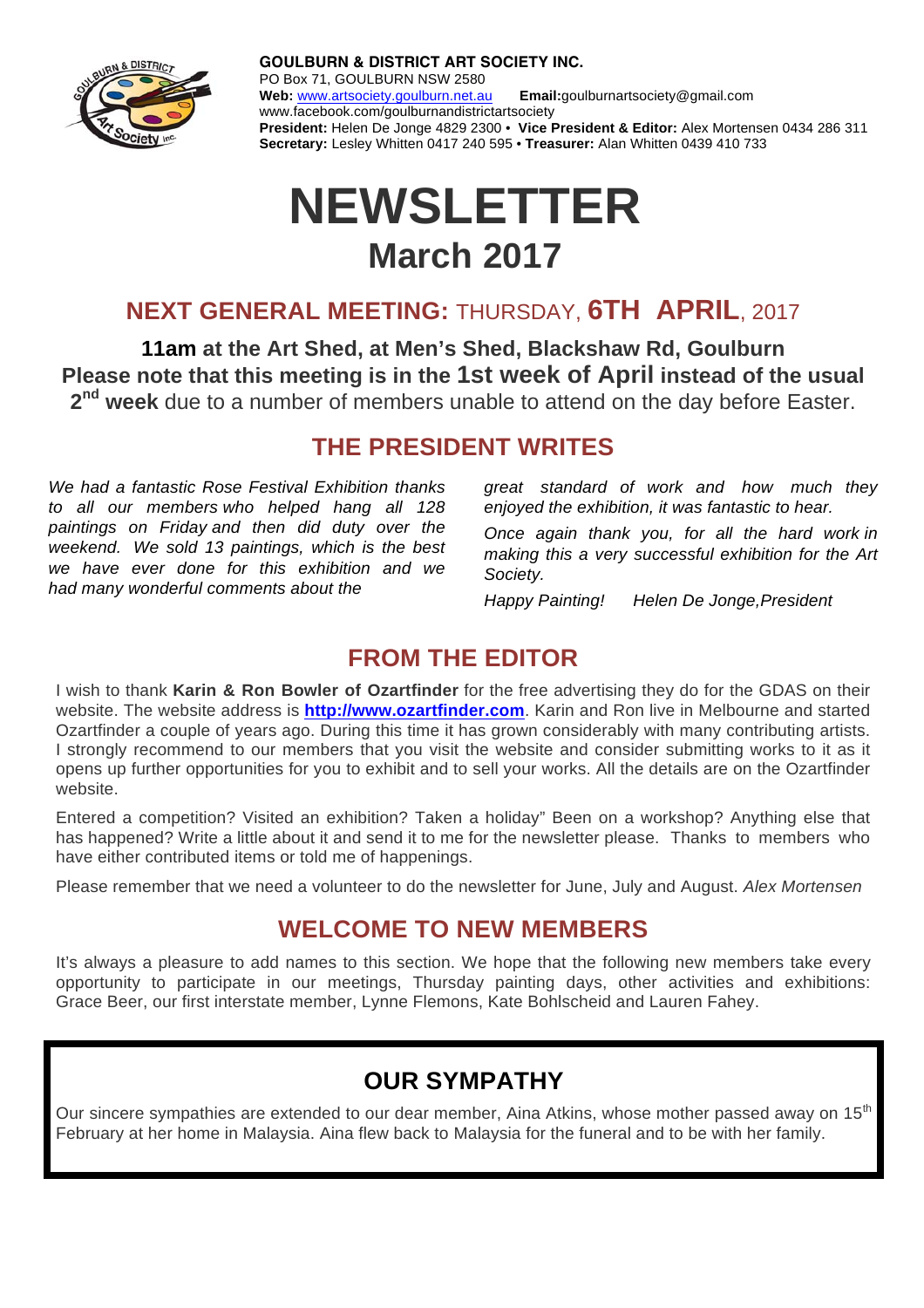## **AROUND THE TRAPS**

Congratulations to our member, Stavros Papantoniou, on winning third prize in Gallery on Track's Elemental competition. Some of our members entered works in the Goulburn Show: Stavros won a 1<sup>st</sup> and  $2^{nd}$  prize as well as People's Choice, Rhonda Garner won a 1<sup>st</sup> and a  $2^{nd}$  in drawings and Lesley Whitten won 1st in portraits and 2<sup>nd</sup> in abstracts. Congratulations to each of you. At our March meeting we decided that as many members as possible should enter the Goulburn Show next year.

Congratulations to Lesley and Alan Whitten on their  $50<sup>th</sup>$ , ves  $50<sup>th</sup>$ , wedding anniversary.

Helen, Lesley and Julia took a trip to Canberra to view the Bald Archies and recommend it to other members to visit.

The Whittens and the Mortensens had a sad loss in this past month with the passing on of their much loved and faithful pet companions – a lovely little dog and a beautiful cat respectively.

We were told that our member, Sue Officer, had the dreadful experience of being struck by lightning at her home. Our thoughts are with you, Sue, and we trust that you have fully recovered.

### **THE ROSE FESTIVAL EXHIBITION**

# **11TH AND 12 TH MARCH, 2017**

Thank you to all the members who helped to set up on Friday as it makes the job easier. We hung 128 paintings entered by 27 members as well as Julia's ceramics and several members' cards. It was gratifying to see publicity on Channel 7 with our art exhibition appearing on the text at the bottom of the screen. Saturday was a fantastic day with numerous visitors and twelve paintings sold. Sunday saw less sales with only one painting being sold. However the total sales were very good: 13 paintings plus 5 ceramics, 15 cards and one print. Congratulations to all those who sold and of course to the buyers who are now the owners of some valuable works of art.

As always, our sincere appreciation is extended to the Goulburn Soldiers Club for their support in making the Belmore Room available for our exhibition.

The people's choice for the "Best in Show" was awarded to Helen De Jonge for her painting, *The Gate.* There was a tie between Lesley Whitten and Stavros Papantoniou for the People's Choice Artist with the most number of votes over all their paintings. Congratulations to all three of you. The number of People's Choice slips submitted was 253 so based on this figure we can say there were between 250 and 300 visitors to the exhibition.

The raffle: there were 182 tickets sold and the lucky winner was Mrs Bradley, Belmore St, Goulburn who collected her prize straight after the raffle was drawn.

Numerous complimentary comments were written in our visitors' book. Some of them were:

*Brilliant exhibition!* (Deputy Mayor, Alfie Walker)

*Beautiful – fabulous mix of media and subject.* 

*Very impressive.* 

*Thoroughly enjoyable, worth the drive from Canberra.* 

*Congratulations – a success as always. Tags would be easier to read above or on the side of paintings.* 

*It is the second year in a row that the whole family has come for nan's birthday. We love it!*

Members can collect their People's Choice slips from the Art Shed. They are on the bookshelf. You can see how many votes you were given for your works.

A number of photos of the exhibition can be seen on the following pages.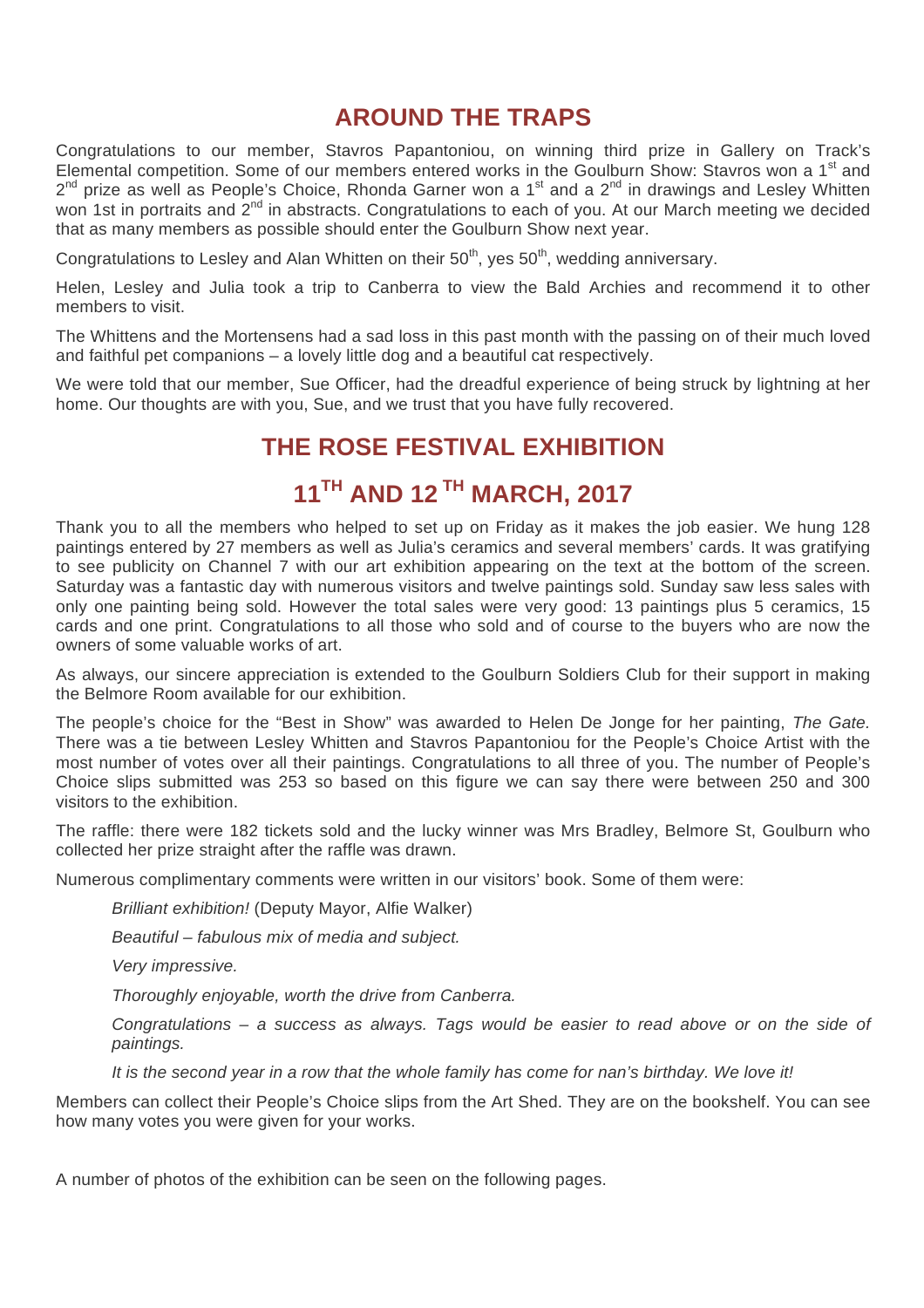Photographs from the Rose Festival Art Exhibition. (photos by Ekaterina Mortensen on her iPhone)





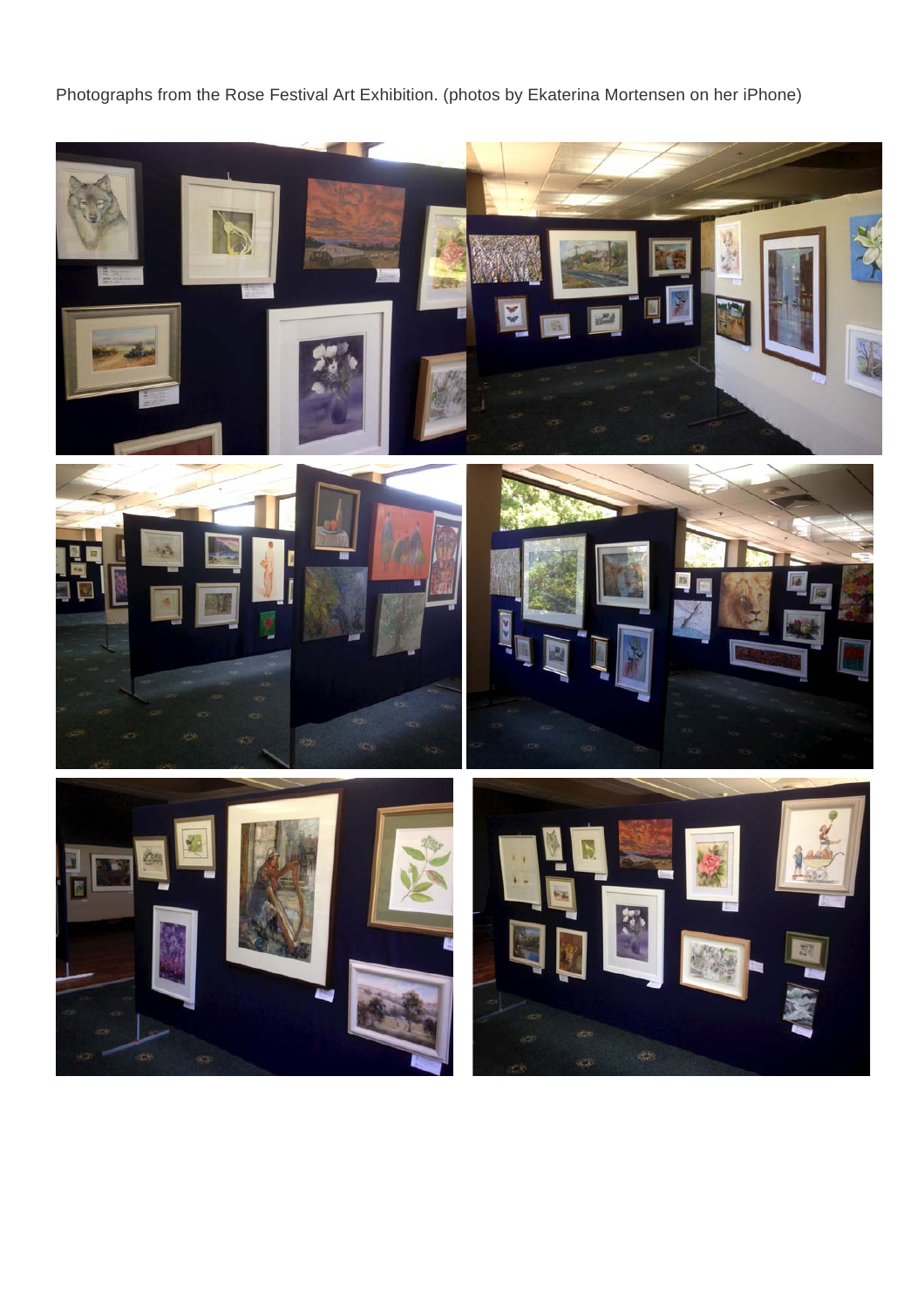



## **WORKSHOPS**

Workshop planning is well under way.

To reserve your place and to find out more details for any workshop, phone Helen De Jonge 4829 2300.

APRIL, 1<sup>st</sup> and 2nd Chan Dissanayake, (Guest artist): Watercolours for intermediate and advanced levels. Venue at the Goulburn Mulwaree Council Chambers. Fee: Members \$80; non-members \$90. Chan is a well-known ACT artist. He has conducted a number of workshops with us and is highly respected by our membership.

**MAY,** 13th. **Aina Atkins**, (GDAS member): **Watercolours** for intermediate level. Fee: Members \$10, nonmembers \$30. Aina has run quite a number of very successful workshops for our art society.

**JUNE, 3<sup>rd</sup>. Marion Schumacher**, (GDAS member): **Acrylics** for beginners, intermediate and advanced levels. Fee: to be advised. Marion has run many a great workshop for us.

**AUGUST,** (date to be advised) **Helen De Jonge,** (GDAS member): **Pen & Wash** for beginners and intermediate levels. Fee: Members \$10; non-members \$30. Helen has much to offer to participants and has run a number of very popular workshops.

**SEPTEMBER,** 16th**. Nell Anderson: Watercolour** farmyard animals. Nell is a well-known Canberra watercolour artist and has done a number of workshops for our society.

**OCTOBER** (late) or **NOVEMBER** (early) (precise date to be advised). **Helen Cottle,** (Guest artist): Helen is a very well known Victorian artist and will be very welcome here for a two-day workshop. Details will be provided once we have them.

## **ENTERING GDAS ANNUAL EXHIBITION**

#### **A NEW RULE & A NEW SECTION**

As from the 1<sup>st</sup> January, 2017 all exhibitors must have been members of the Goulburn & District Art Society for a minimum of **3 months** to benefit from reduced entry fees in our Annual Exhibition.

We have decided to have **a new section** – **Miniatures.** The miniature painting, in **any medium**, is not to exceed 10x10cms (100 sq cms) and the frame is not to exceed 30x30cms (900 sq cms). Prizes are: 1<sup>st</sup>  $$250, 2<sup>nd</sup> $50.$ 

The annual exhibition, **The Goulburn Workers Art Prize,** will be held at the Goulburn Workers Club on **13th, 14th and 15th October, 2017**. It's a good idea to start planning for it now and to mention it to artist friends in other towns, cities and states.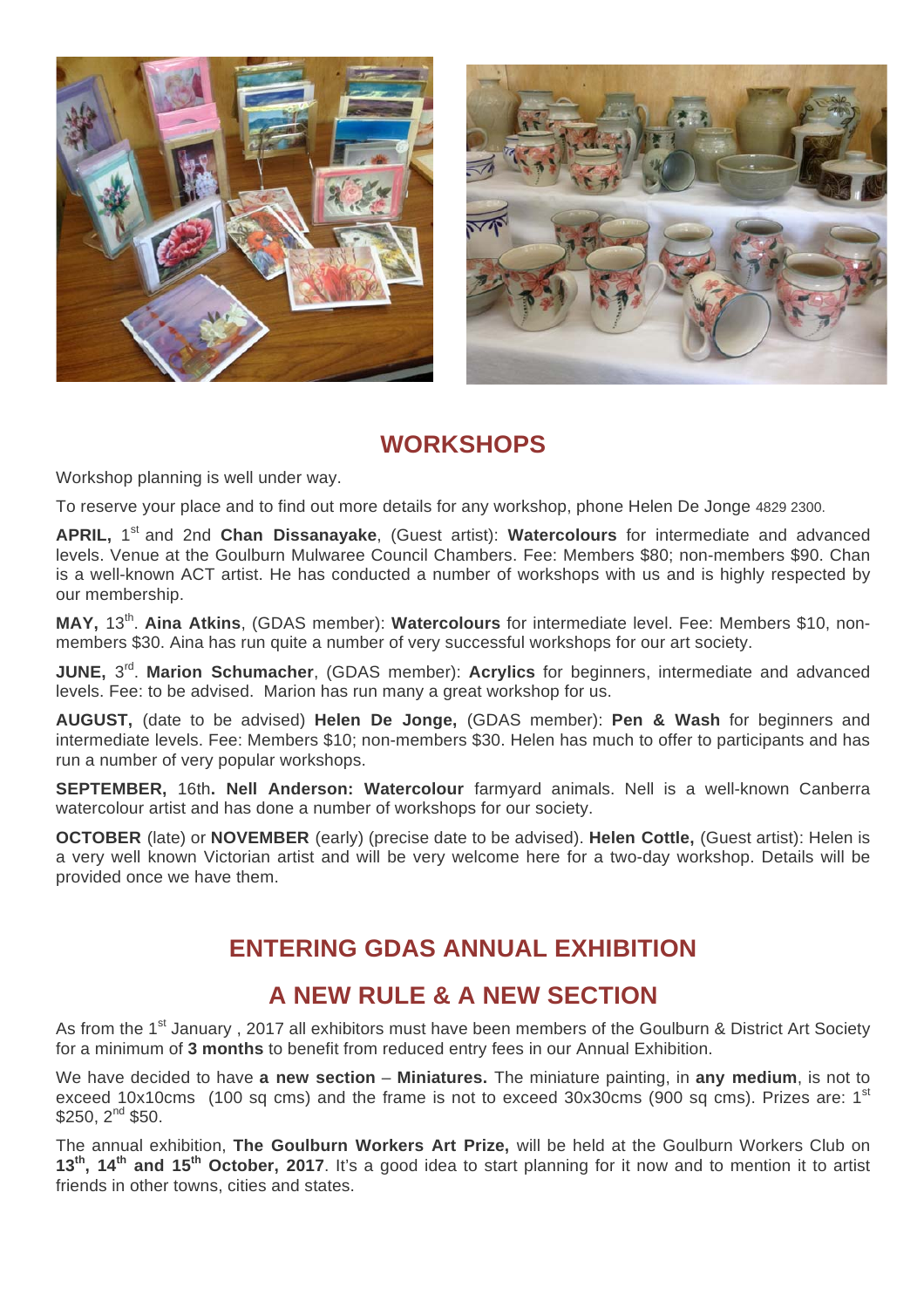#### **AGM, 2017**

Our annual general meeting will be held in July of this year. The precise date will be advised later.

## **A NEW SKETCH CLUB**

Coralie Vernon invites interested people to participate in her sketch club at the Goulburn Library on Thiursdays  $4.30 - 5.45$ pm. Starts on Thursday 6<sup>th</sup> April.

### **EXHIBITIONS**

#### **THE MAGIC OF COLOURS**

**Our member, Siva Nathan**, invites you to his exhibition at Ginninderra School House Gallery, Sweet Copper Cafe, ACT. Open 1<sup>st</sup> March to 30<sup>th</sup> April.

The **Bowral & District Art Society (BDAS)** has a number of interesting art exhibtions coming up. You can see details at http://www.bdasgallery.com/whatson

*All Things Great are Small* an exhibition of miniature paintings at the Bowral Old Town Hall, Bendooley St.  $5^{th}$  –  $7^{th}$  May.

### **MY "CHARLES REID WATERCOLOURS" EXPERIENCE**

#### **Contributed by Trish McNamara (Part 2 – continued from February newsletter)**

We spent the second week in Aix en Provence that is a much larger city. We stayed at a five star hotel called Hotel le Pigonnet from where Cezanne apparently painted the famous Mont Sainte- Victoire over fifty times. I think all of us had visited the bottom of the garden within the first twenty-four hours to see the view that had been a favourite of his, and hopefully have some of it rub off! Picasso is also buried near Mont Sainte-Victoire. From Aix we had day trips to St Remy where Van Gogh had spent some time recovering at the asylum (and produced his most prolific works), Avignon and Les Baux. Spectacular scenery and endless inspiration for painting.

The Charles Reid tour was my first experience of en plein air painting and I am sold! Luckily I followed instructions to prepare well and took all my materials with me. I researched a new portable metal easel that was light-weight and easy to transport and assemble, and I practiced before I left Australia. My brothers and sisters had given me a beautiful suitcase for my birthday in anticipation of my travels and the only thing I would change is the size – a little taller and I could have put my easel inside my case which would have been easier. A lot of the others had theirs separately too but those who had bigger bags definitely had less to handle. We painted on watercolour blocks which I had never used, but they were great. I had bought really good quality blocks and that paid off. I used Windsor and Newton pans in a small handheld case with a thumb ring and carried my brushes in a brush roll. There are lots of water containers on the market but I found the most useful method to be a plastic peanut butter jar with a lid around which I tied some baling twine. This then hung on one of the hooks on the easel and if I needed to move. I just tightened the lid. A water bottle held my clean water for top ups. I had an old hand towel hanging on the other hook. Another useful accessory was my famous brolly. Charles Reid in his notes said we'd need a brolly to shade our work (I now understand why!) and recommended an American brand. I managed to find an Australian one that was extremely reasonable and arrived from Victoria two days after ordering. It was also the right size and I packaged it with my easel for travelling. It is called a Sportbrella or Versabrella and has a clamp with three joints for positioning. Awesome! Navy blue on the outside and silver lined. Very stable in combination with my easel. They are available from eBay but much cheaper direct from the supplier.

My trip was full of lovely surprises and one of those was painting en plein air in public. As a group of artists, we were pretty obvious but what I hadn't bargained on was the enthusiasm of other tourists who would come and look at our work. They were all very respectful and would stand quietly watching, not wanting to disturb us. They didn't usually say anything until we spoke to them. One couple actually stood there watching me and my blank page for ages before I realised, and I turned to them and said "I'll be a while – I'm still thinking" – at which point they smiled and moved on to somebody else. At Palais des Papes at Avignon I decided to try painting some larger figures and I picked out a couple sitting at a cafe. The lady had a black and white dress on but I changed it in my painting to red. Close to the end, I looked up and they